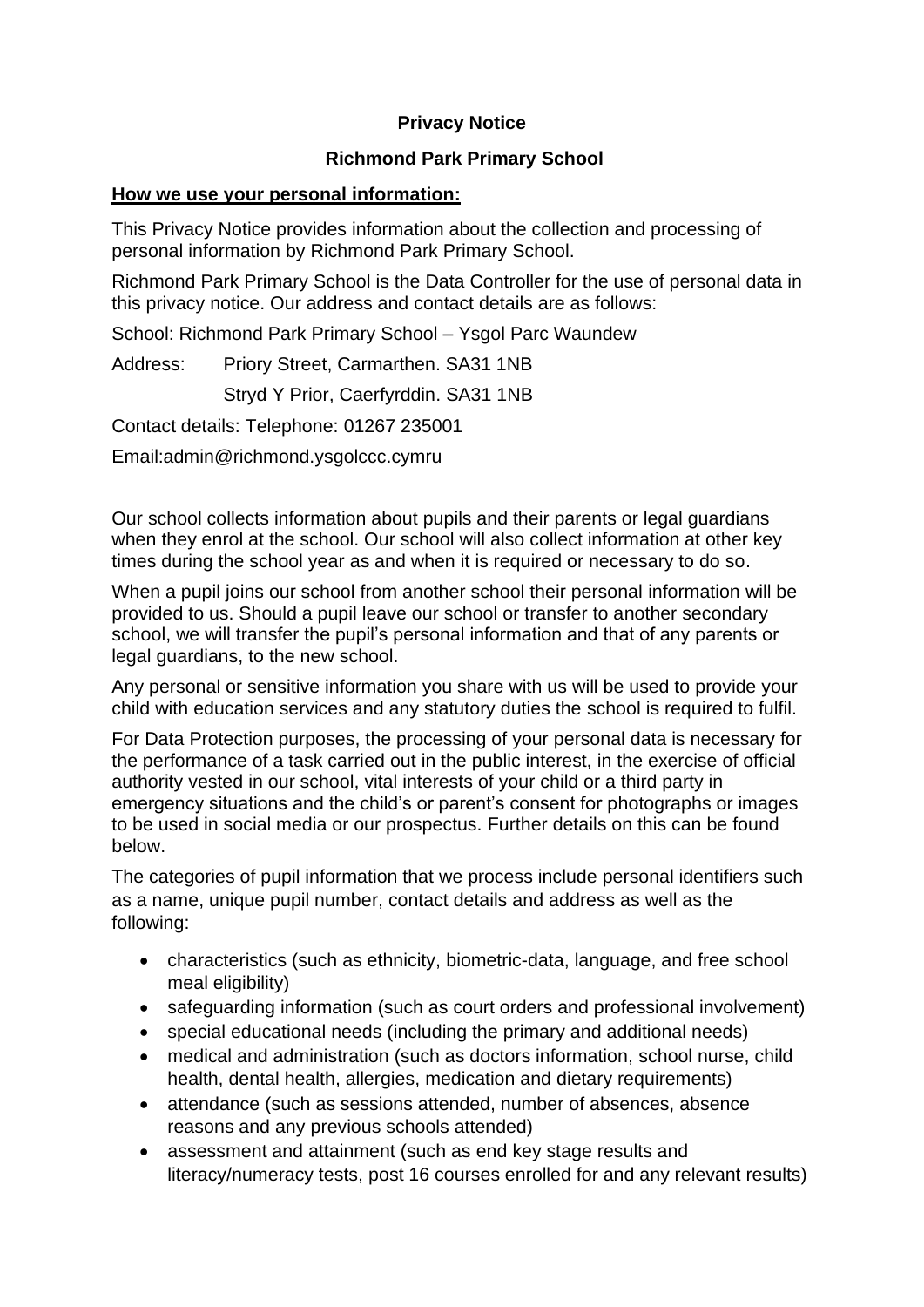- behavioural information (such as exclusions and any relevant alternative provision put in place)
- Contact information for school trips/excursions (parent contact details, emergency contacts, passport details, health/medical information)

### **Why we collect and use personal information:**

The personal data collected is essential, for the school to fulfil their official functions and meet legal requirements.

We collect and use pupil information, for the following purposes:

- to support pupil learning
- to monitor and report on pupil attainment progress
- to identify if your child is at risk from disengaging from their education
- to provide appropriate pastoral care
- to assess the quality of our services
- to keep children safe (food allergies, or emergency contact details)
- to meet the statutory duties placed upon us for Welsh Government data collections

Under the General Data Protection Regulation (GDPR) and Data Protection Act 2018, the lawful bases under Article 6 which we rely on for processing pupil information are:

- Because you have given your consent for us to do so. This would apply in instances such as taking photographs, using your voice in a video or school film or in our prospectus. We will ask always you for consent and you have the right to withdraw it at any time.
- Because we have a legal obligation to process your personal data. This would apply for example if a court instructed us to provide your personal data.
- Processing is necessary to protect your vital interests or another person. This would happen were there to be an emergency or urgent medical incident.
- Because it is necessary for the performance of this public task to do so. This applies to the majority of the processing we do with your personal data and is because we have a statutory obligation to do so under the following legislation and Welsh Government Frameworks:
	- o Local Government Act 2000 (Section 2)
	- o The Government of Wales Act 2006 (Section 60)
	- o Learning & Skills Act 2000 (Sections 33, 40, 138 & 140)
	- o Education Act 2004 (Section 25)
	- o SEN Code of Practice for Wales
	- o Employment and Training Act 1973 (Sections 8, 9 & 10)
	- o The Education (Information about Individual Pupils (Wales) Regulations 2007
	- o Frameworks such as Youth Engagement and Progression Framework
- Necessary for the purposes of legitimate interests to do so. This would apply in instances where we have not relied on any of the above but on balance it is in someone's interest to process their personal data.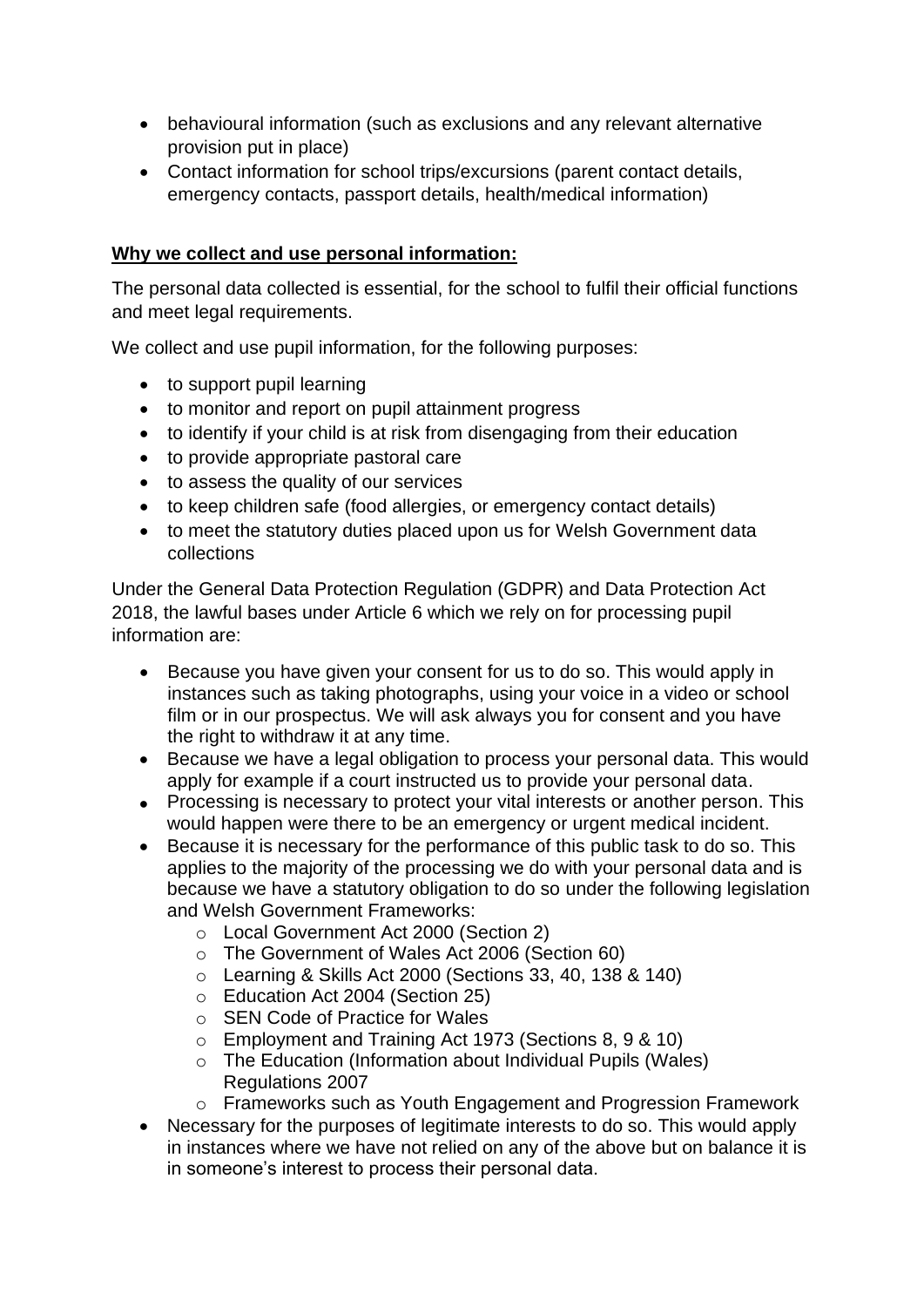In addition to the above, we must have an additional lawful basis if we process any special category data.

Some types of personal data are more sensitive than others, and need more protection. This is classed as 'special category data' and could include information about your racial or ethnic origin, political opinions, religious or philosophical beliefs and the processing of genetic or biometric data, health, sexual orientation and related matters.

Under the General Data Protection Regulation (GDPR) and Data Protection Act 2018, **the lawful bases under Article 9** which we rely on for processing pupil information are:

- Because you have given your **explicit consent** to do so
- Because it is necessary for us to carry out our **specific obligations as data controller** to do so
- Because it is necessary to protect your or someone else's **vital interests** to do so. This would happen in cases where you are physically or legally incapable of giving consent;
- Because it is data you have already placed in the **public domain** yourself
- Because it relates to a **legal claim** to do so, for example this would happen where a court has instructed us to do so
- Because it is **in the public interest** to do so under the following legislation and Welsh Government Frameworks (as listed above).
- Because it is necessary for **archiving purposes** in public interest, scientific or historical research or **statistical purposes** to do so.

#### **How we collect personal information:**

We collect pupil and personal information via:

- Registration forms at the start of the school year
- Common Transfer Files (CTF) or secure file transfer from previous school
- Documents specific to school trips / activities

Pupil data is essential for the schools' operational use. Whilst the majority of pupil and personal information you provide to us is mandatory, some of it requested on a voluntary basis. In order to comply with the data protection legislation, we will inform you at the point of collection, whether you are required to provide certain personal information to us or if you have a choice in this and we would need consent.

#### **How we store pupil data:**

We hold pupil data securely for the set amount of time shown in our data retention schedule. For more information on our data retention schedule and how we keep your data safe, please refer to: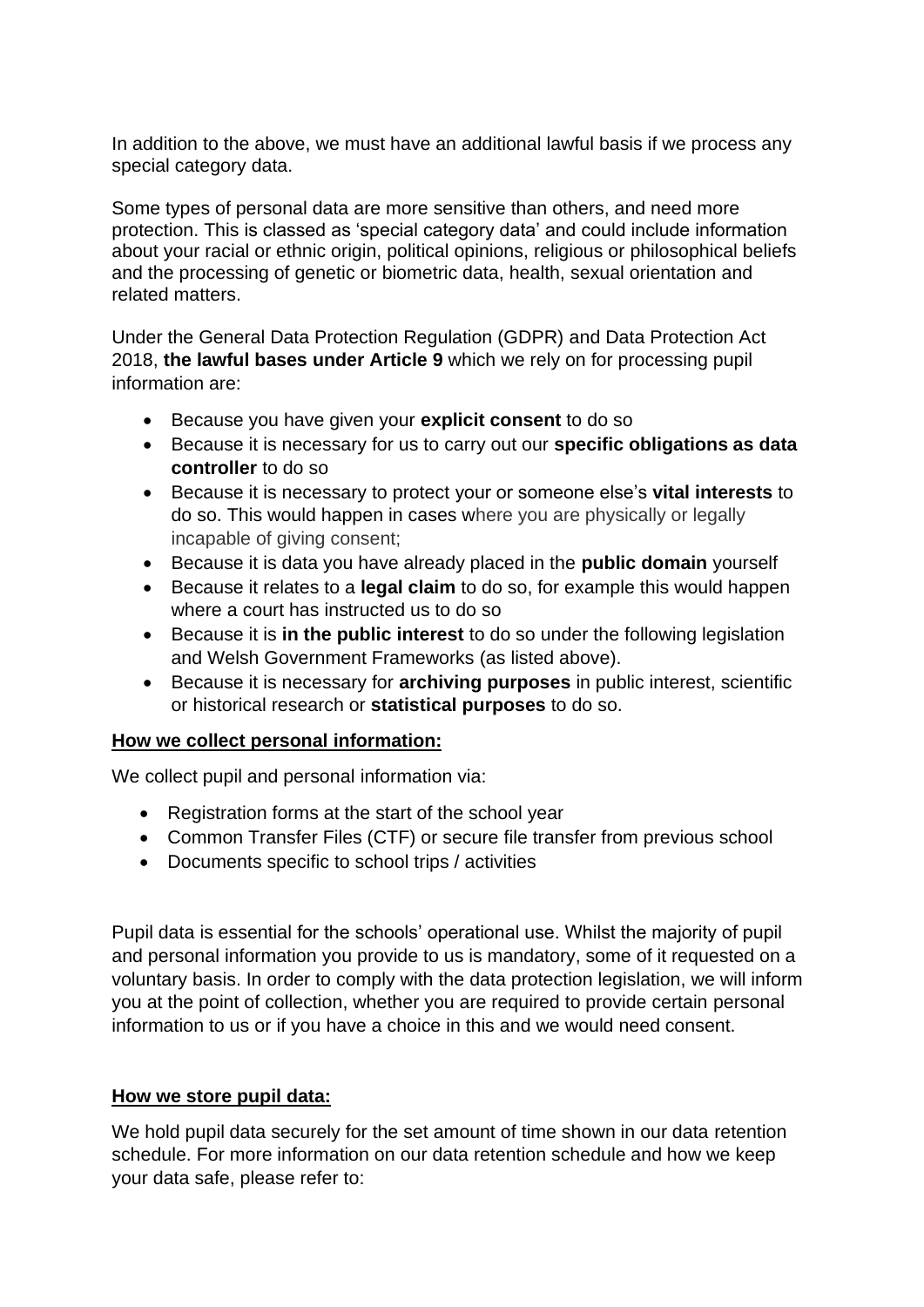*Education Records, School Reports and the Common Transfer System – the keeping, disposal, disclosure and transfer of pupil information. National Assembly for Wales Circular No: 18/2006* [\(https://gov.wales/sites/default/files/publications/2018-](https://gov.wales/sites/default/files/publications/2018-03/educational-records-school-reports-and-the-common-transfer-system-the-keeping-disposal-disclosure-and-transfer-of-pupil-information.pdf) [03/educational-records-school-reports-and-the-common-transfer-system-the](https://gov.wales/sites/default/files/publications/2018-03/educational-records-school-reports-and-the-common-transfer-system-the-keeping-disposal-disclosure-and-transfer-of-pupil-information.pdf)[keeping-disposal-disclosure-and-transfer-of-pupil-information.pdf\)](https://gov.wales/sites/default/files/publications/2018-03/educational-records-school-reports-and-the-common-transfer-system-the-keeping-disposal-disclosure-and-transfer-of-pupil-information.pdf)

The school stores its data securely and adheres to principles outlined in the following policies:

- Data Protection Policy
- IT Security Policy (delete as applicable)
- CCTV Policy (delete as applicable)
- Retention Schedule (delete as applicable)

Further information can be obtained from the school.

# **Who & why we share pupil information**

We routinely share pupil and personal information with:

- Schools that the pupils attend after leaving us
- Our Local Authority and Health Board
- School Nursing Service
- Youth support services
- Welsh Government
- Colleges of Further Education and Work Based Trainers after pupils leave us
- Examination Bodies
- Careers Wales
- The Learning Record Service for learners age 14 years and over (to generate a Unique Learner Number (ULN) and a Personal Learning Record. Further details of how your information is processed and shared can be found at [http://www.learningrecordsservice.org.uk/learnparent/.](http://www.learningrecordsservice.org.uk/learnparent/)

# **Welsh Government**

Welsh Government collects personal data from educational settings and local authorities via various statutory data collections. The School has a legal duty to share certain information about pupils with the Welsh Assembly Government as part of what is called the Pupil Level Annual Schools Census (PLASC). We lawfully share this data under Sections 29, 537A and 538 of the Education Act (1996). Further Information is available at:<https://gov.wales/pupil-level-annual-school-census-plasc>

All data is transferred securely and held by Welsh Government under a combination of software and hardware controls, which meet the current government security policy framework.